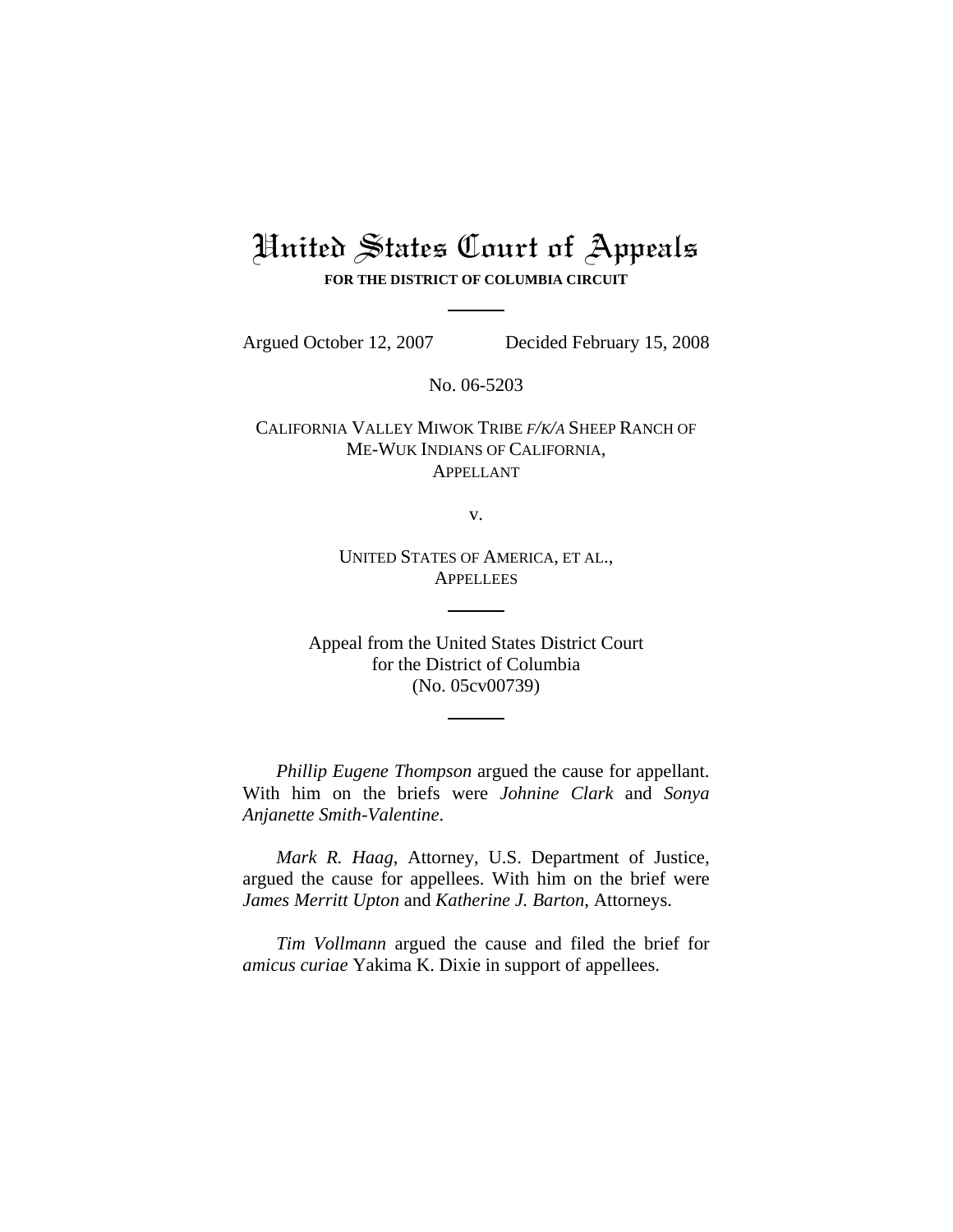Before: GRIFFITH, *Circuit Judge*, and EDWARDS and WILLIAMS, *Senior Circuit Judges*.

Opinion for the Court filed by *Circuit Judge* GRIFFITH.

GRIFFITH, *Circuit Judge*: Since the days of John Marshall, it has been a bedrock principle of federal Indian law that every tribe is "capable of managing its own affairs and governing itself." *Cherokee Nation v. Georgia*, 30 U.S. (5 Pet.) 1, 16 (1831); *see also Worcester v. Georgia*, 31 U.S. (6 Pet.) 515, 559 (1832) (stating that tribes are "distinct, independent political communities, retaining their original natural rights"). But tribes that want federal benefits must adhere to federal requirements. The gateway to some of those benefits is the Indian Reorganization Act of 1934 ("the Act"), which requires tribes to organize their governments by adopting a constitution approved by the Secretary of the Interior ("Secretary"). *See* 25 U.S.C. § 476.

This case involves an attempt by a small cluster of people within the California Valley Miwok tribe ("CVM") to organize a tribal government under the Act. CVM's chairwoman, Silvia Burley, and a group of her supporters adopted a constitution to govern the tribe without so much as consulting its membership. The Secretary declined to approve the constitution because it was not ratified by anything close to a majority of the tribe. Burley and her supporters—in CVM's name—then sued the United States, claiming that the Secretary's refusal was unlawful and seeking a declaration that CVM is organized pursuant to 25 U.S.C.  $\S 476$ . Because

<sup>&</sup>lt;sup>1</sup> Throughout, we refer to Burley rather than "CVM" or "the tribe" because we are mindful that there is an ongoing leadership dispute between Burley and former tribal chairman Yakima Dixie. Both claim to represent the tribe, and Dixie filed an amicus brief in this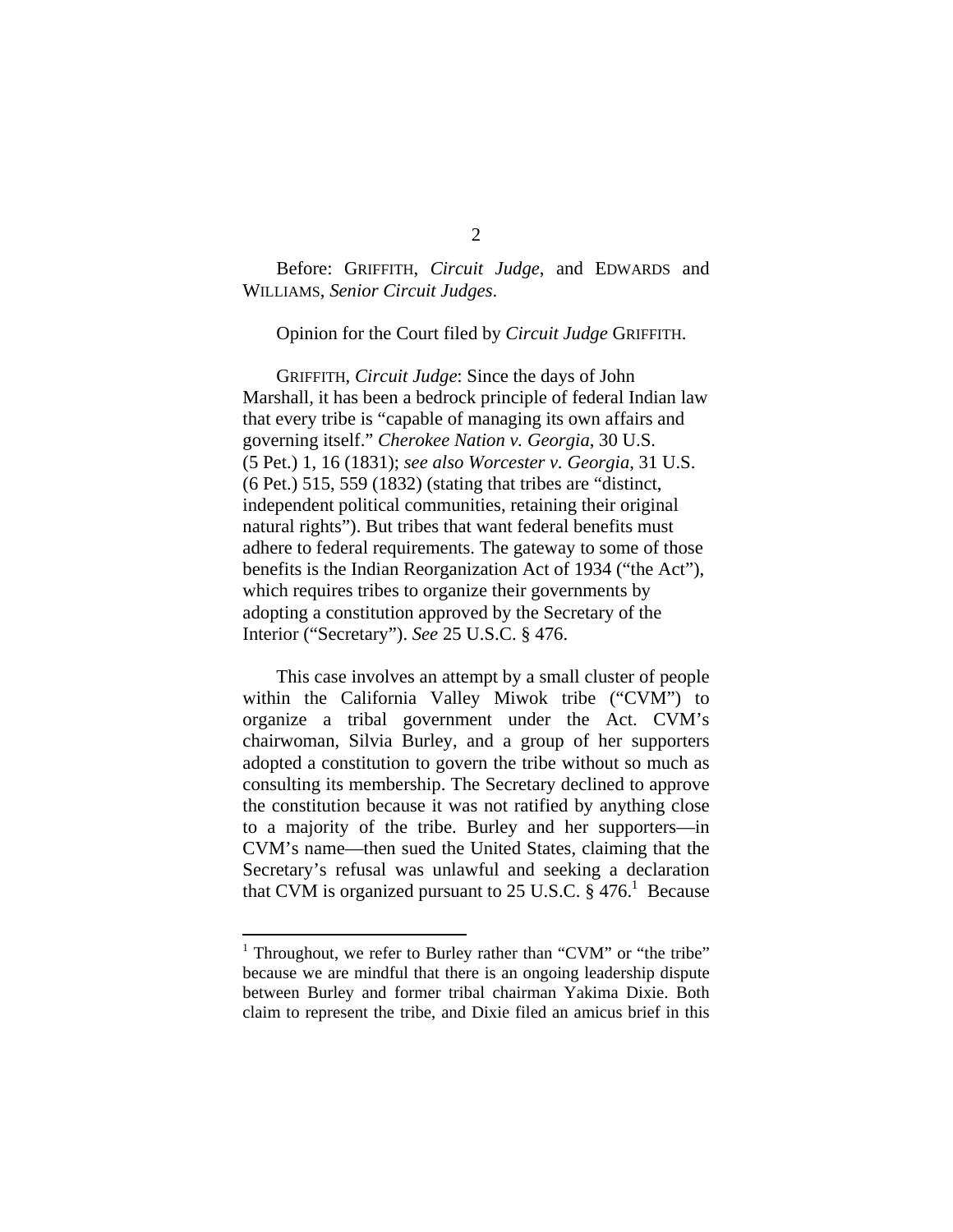we conclude that the Secretary lawfully refused to approve the proposed constitution, we affirm the district court's dismissal of Burley's claim. Burley also argues that the district court erred in denying her motions for leave to file supplemental claims for relief. We conclude that any such error was harmless.

**I.** 

Indian tribes are "unique aggregations possessing attributes of sovereignty over both their members and their territory; they are a separate people possessing the power of regulating their internal and social relations." *United States v. Mazurie*, 419 U.S. 544, 557 (1975) (internal quotation marks and citations omitted). To qualify for federal benefits, however, tribes must meet conditions set by federal law. The most important condition is federal recognition, which is "a formal political act confirming the tribe's existence as a distinct political society, and institutionalizing the government-to-government relationship between the tribe and the federal government." COHEN'S HANDBOOK OF FEDERAL INDIAN LAW § 3.02[3], at 138 (2005 ed.). The federal government has historically recognized tribes through treaties, statutes, and executive orders, but it does so today primarily by a standardized application process administered by the Secretary. *See generally* 25 C.F.R. pt. 83; *see also id.* § 83.7 (listing the factors the Secretary must consider when deciding whether to recognize a tribe). Among the federal benefits that a recognized tribe and its members may claim are the right to receive financial assistance under the Snyder Act, *see* 25 U.S.C. § 13 (authorizing the Secretary to "direct, supervise, and expend" funds for a range of purposes including health

case in support of the United States. We pass no judgment on that dispute.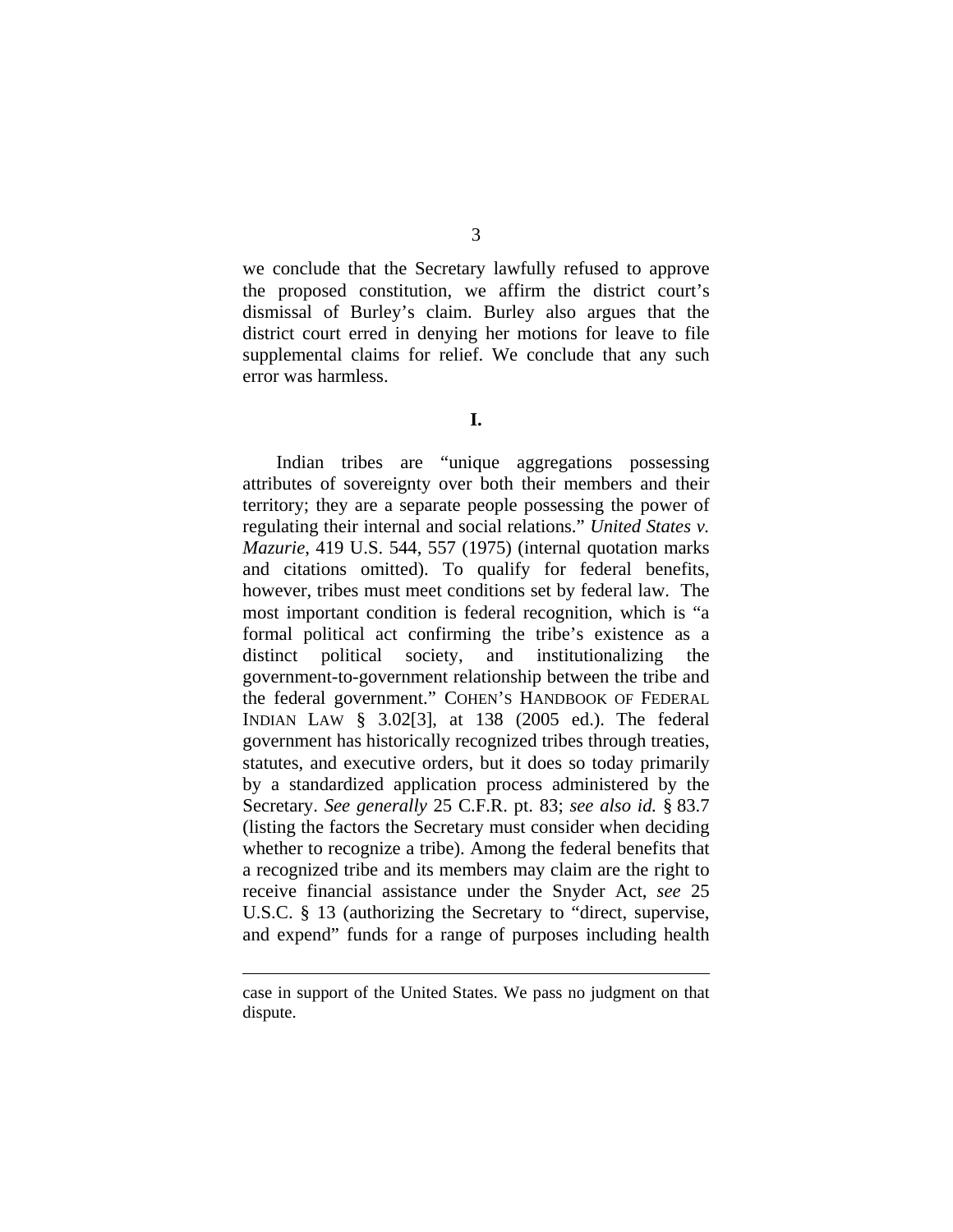and education), and the right to operate gaming facilities under the Indian Gaming Regulatory Act, *see* 25 U.S.C. §§ 2701 *et seq*. 2

Once recognized, a tribe may qualify for additional federal benefits by organizing its government under the Act. "[Section 476 of the Act] authorizes any tribe . . . to adopt a constitution and bylaws, subject to the approval of the Secretary of the Interior." *Kerr-McGee Corp. v. Navajo Tribe of Indians*, 471 U.S. 195, 198 (1985). Organization under § 476 vests in a tribe the power "[t]o employ legal counsel; to prevent the sale, disposition, lease, or encumbrance of tribal lands, interests in lands, or other tribal assets without the consent of the tribe; and to negotiate with the Federal, State, and local governments." 25 U.S.C. § 476(e). And some governmental benefits may flow only to tribes organized under the Act. For example, in this case the California Gaming Control Commission—which distributes an annual payment to all non-gaming tribes in the state—suspended CVM's allotment of approximately \$1 million when it learned that CVM was unorganized.<sup>3</sup>

Section 476 of the Act provides two ways a tribe may receive the Secretary's approval for its constitution. The first is, in effect, a safe harbor. Section 476(a) says:

> Any Indian tribe shall have the right to organize for its common welfare, and may

 $2^2$  According to the government, Burley wishes to build and operate a casino for CVM. Government's Brief at 10–11.

<sup>&</sup>lt;sup>3</sup> The stakes for CVM may be raised even higher if California's gaming tribes expand their casinos, as news reports suggest they are planning to do. *See The New Indian Wars*, ECONOMIST, Nov. 29, 2007.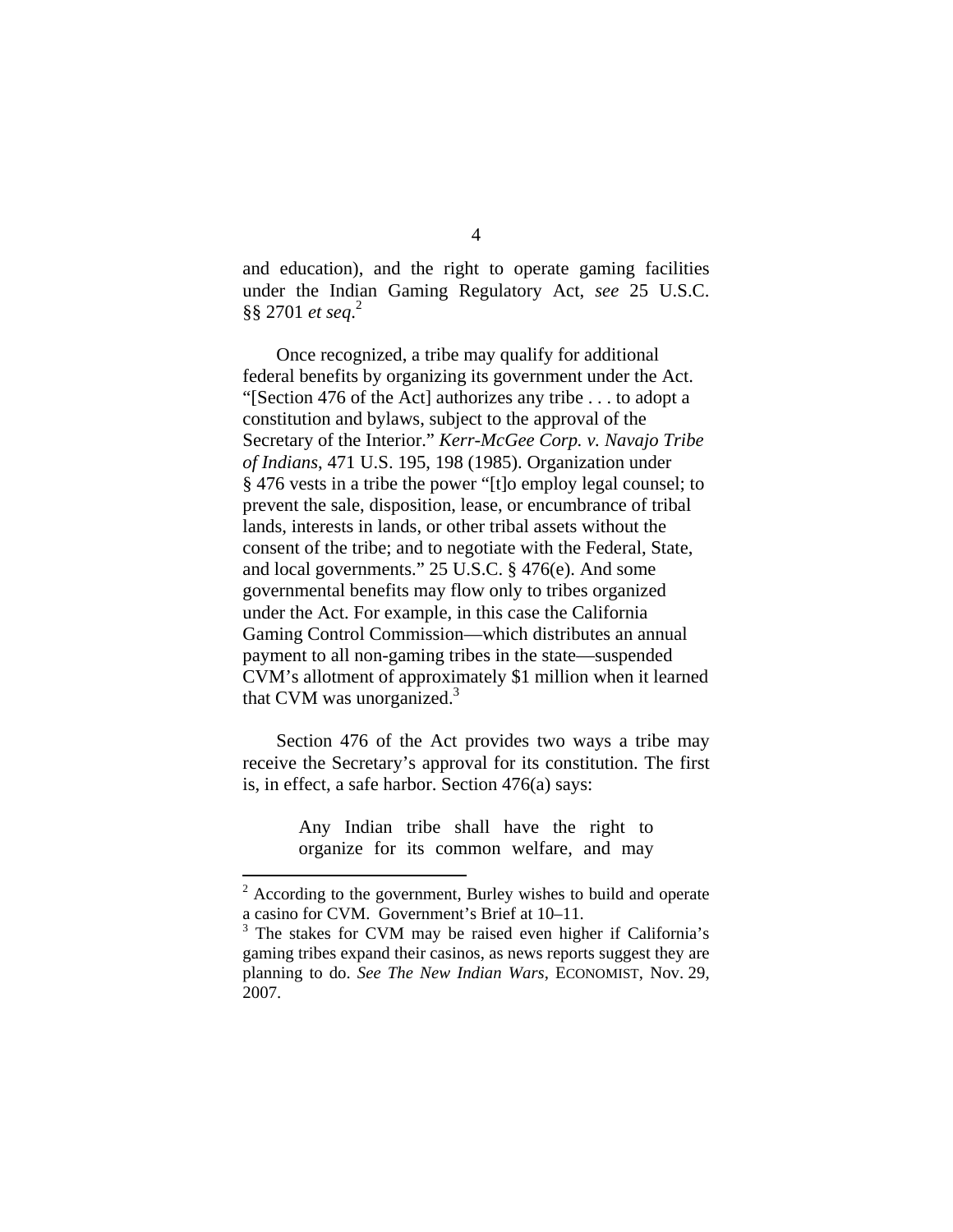adopt an appropriate constitution and bylaws, and any amendments thereto, which shall become effective when—

- (1) ratified by a majority vote of the adult members of the tribe or tribes at a special election authorized and called by the Secretary under such rules and regulations as the Secretary may prescribe; and
- (2) approved by the Secretary pursuant to subsection (d) of this section.

25 U.S.C.  $\S$  476(a). Pursuant to subsection (a)(1), the Secretary has promulgated several rules governing special elections. *See generally* 25 C.F.R. pt. 81. Compliance with these rules is a prerequisite for the Secretary's approval of a proposed constitution. Among other things, the rules define voter eligibility, *id.* § 81.6, create tribal-election boards, *id.* § 81.8, establish voting districts, *id.* § 81.9, describe voterregistration procedures, *id.* § 81.11, stipulate conditions for election notices, *id.* § 81.14, set poll opening and closing times, *id.* § 81.15, and describe the criteria for ballots, *id.*  $§ 81.20$ . According to subsection (d)(1), once shown that the proposed constitution is the product of the § 476(a) process, the Secretary "shall approve the constitution [] within fortyfive days after the election unless the Secretary finds that the proposed constitution [is] contrary to applicable laws." 25 U.S.C. § 476(d)(1).<sup>4</sup>

<u>.</u>

<sup>&</sup>lt;sup>4</sup> "[A]pplicable laws" means "any treaty, Executive order or Act of Congress or any final decision of the Federal courts which are applicable to the tribe, and any other laws which are applicable to the tribe pursuant to an Act of Congress or by any final decision of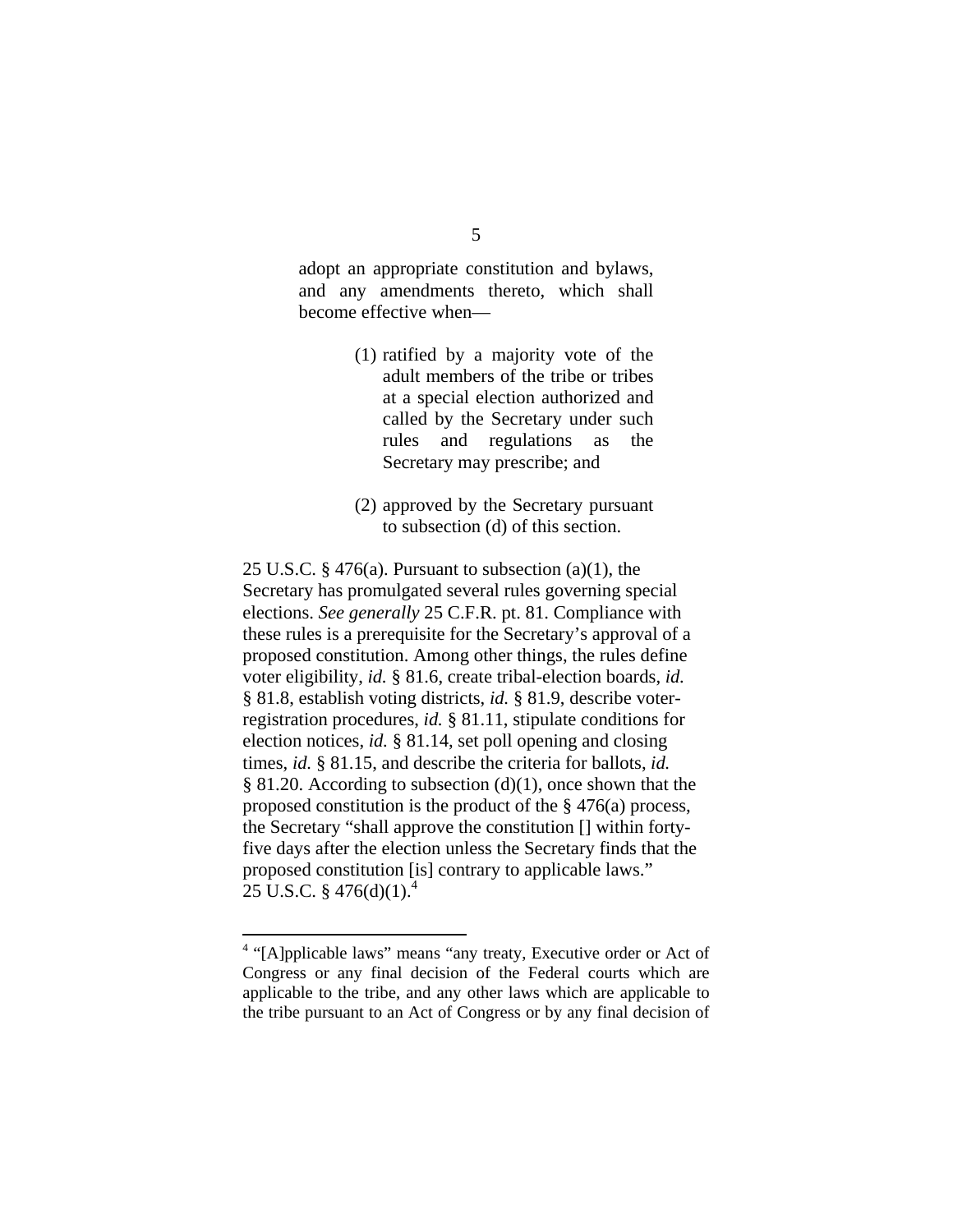Section 476(h) provides a second way to seek the Secretary's approval for a proposed constitution. Unlike the extensive procedural requirements of § 476(a), under § 476(h) a tribe may adopt a constitution using procedures of its own making:

> Notwithstanding any other provision of this Act each Indian tribe shall retain inherent sovereign power to adopt governing documents under procedures other than those specified in this section[.]

25 U.S.C. § 476(h)(1). But this greater flexibility in process comes with a cost. Section 476(h) does not provide a safe harbor. As discussed in detail in Part III, the central issue in this case is the extent of the Secretary's power to approve a constitution under this section.

## **II.**

CVM is a federally recognized Indian tribe. *See* Indian Entities Recognized and Eligible to Receive Services from the United States Bureau of Indian Affairs, 70 Fed. Reg. 71,194, 71,194 (Nov. 25, 2005). It has a potential membership of  $250$ , but its current tribal council—led by Burley—was

the Federal courts." Act of Nov. 1, 1988, Pub. L. No. 100-581, § 102(1), 102 Stat. 2938, 2939.

<sup>&</sup>lt;sup>5</sup> This figure was offered by the tribe itself in separate litigation. *See* Complaint for Injunctive and Declaratory Relief at 1, California Valley Miwok Tribe v. United States, No. 02-0912 (E.D. Cal. Apr. 29, 2002). We take judicial notice of that document. *See Veg-Mix, Inc. v. U.S. Dep't of Agric.*, 832 F.2d 601, 607 (D.C. Cir. 1987).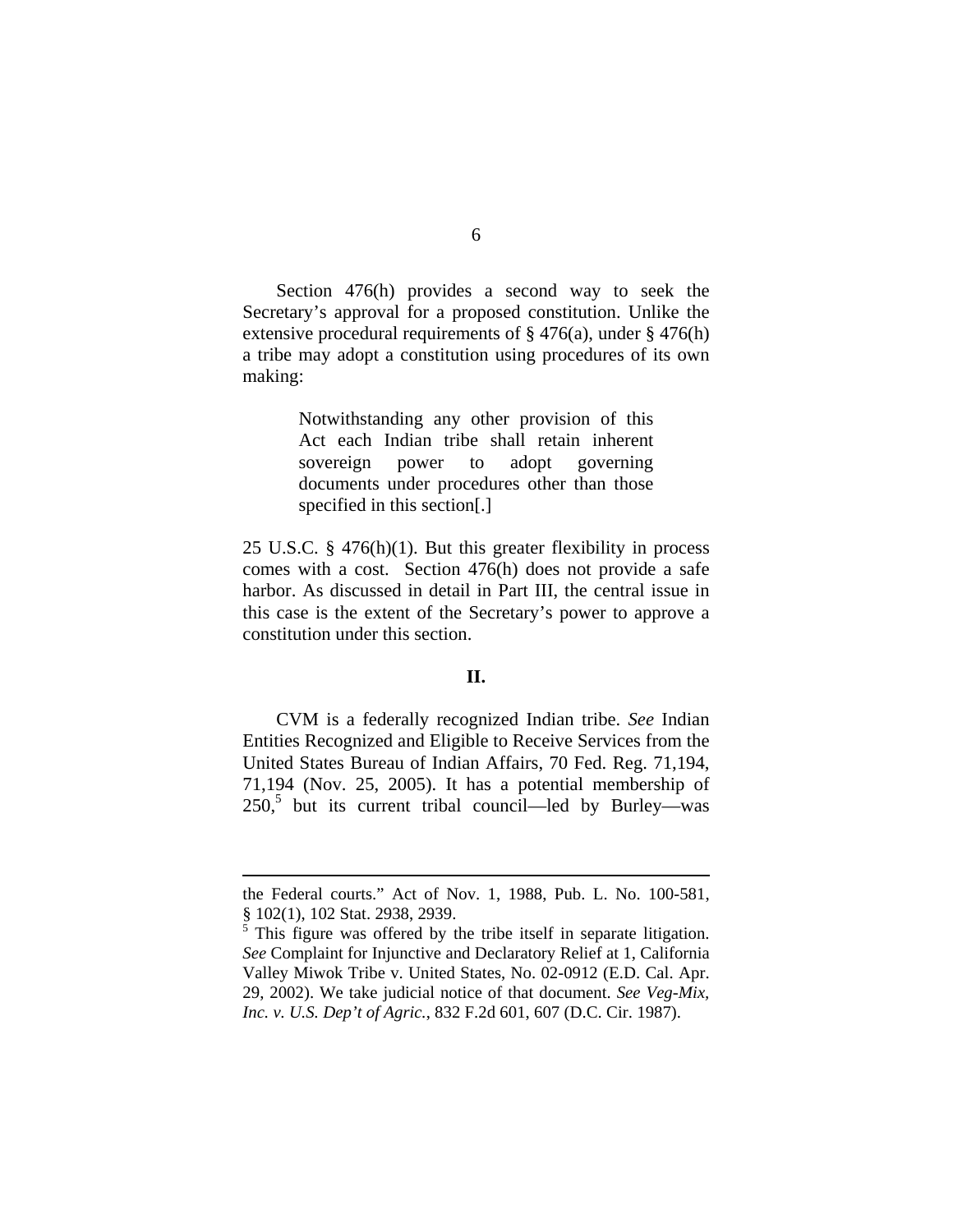handpicked by only a tiny minority.<sup>6</sup> This case is the latest round of sparring between Burley and the federal government over whether the tribe is organized under the Act. Burley's efforts to organize the tribe began in 2000 when, pursuing the safe harbor procedure of  $\S$  476(a), she and a group of her supporters adopted a constitution and requested the Secretary to call an election for its ratification. Section 476(c) required the Secretary to call an election on the proposed constitution within 180 days. For reasons not apparent from the record, the Secretary never called the election. Rather than press the matter, Burley withdrew her request for a vote on the constitution.

A second effort to organize came in 2001, when Burley's group adopted a new constitution for the tribe. This time, Burley bypassed the § 476(a) process and instead sent the constitution directly to the Secretary for approval. The Secretary informed her that the constitution was defective and the tribe still unorganized.

Perhaps relying on the old adage, Burley made a third attempt in early 2004. Meanwhile, Congress passed the Native American Technical Corrections Act, which added § 476(h). The Secretary then responded to Burley by rejecting her proposed constitution and explaining that she would need to at least attempt to involve the entire tribe in the

1

<sup>&</sup>lt;sup>6</sup> In 1999, the Secretary recognized Burley as CVM's chairperson. The Secretary also entered into a "self-determination contract" with the tribe under the Indian Self-Determination Act. *See* 25 U.S.C. § 450f. Pursuant to that contract, the tribe received funds for the development of its government. Subsequently, however, the Secretary modified her stance and recognized CVM's leadership only on an interim basis, pending the tribe's organization effort. Burley does not challenge this change.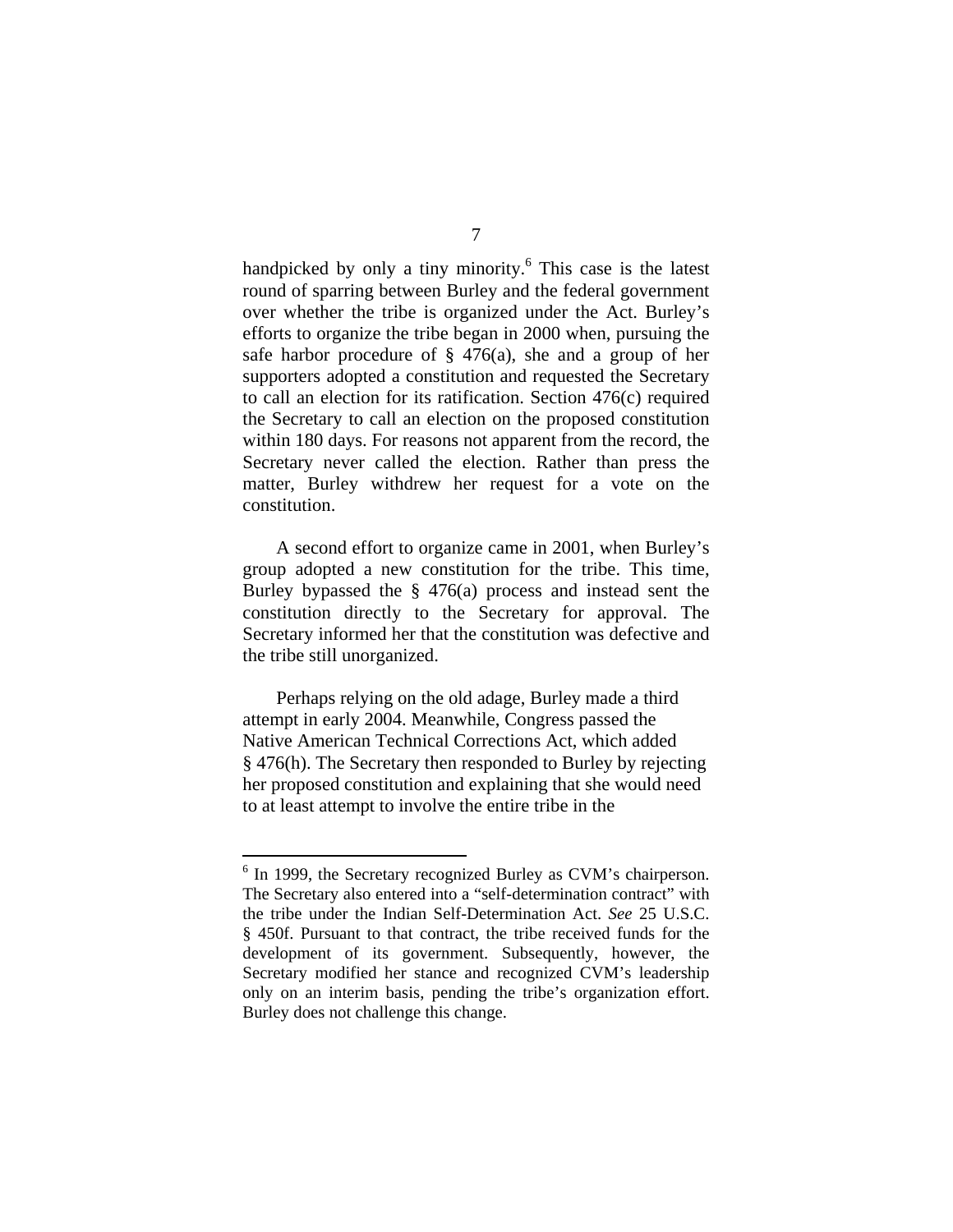organizational process before the Secretary would give approval:

> Where a tribe that has not previously organized seeks to do so, [the Secretary] also has a responsibility to determine that the organizational efforts reflect the involvement of the whole tribal community. We have not seen evidence that such general involvement was attempted or has occurred with the purported organization of your tribe. . . . To our knowledge, the only persons of Indian descent involved in the tribe's organization efforts, were you and your two daughters.

Letter from Dale Risling, Sr., Superintendent, United States Department of the Interior, Bureau of Indian Affairs-Cent. Cal. Agency, to Silvia Burley (Mar. 26, 2004).

Burley, in CVM's name, then sued the United States for its failure to recognize the tribe as organized. She also twice motioned for leave to file supplemental claims for relief. The district court dismissed the original complaint for failure to state a claim and also denied the motions for leave.

We review the grant of a motion to dismiss *de novo*. *Broudy v. Mather*, 460 F.3d 106, 116 (D.C. Cir. 2006). Although Burley initially filed two claims for relief—one under § 476(h) of the Act and the other under the Administrative Procedure Act ("APA"), 5 U.S.C. § 704—we review only the APA claim because § 476(h) offers no private cause of action. We review the denial of leave to file supplemental claims for abuse of discretion. *Hall v. CIA*, 437 F.3d 94, 101 (D.C. Cir. 2006).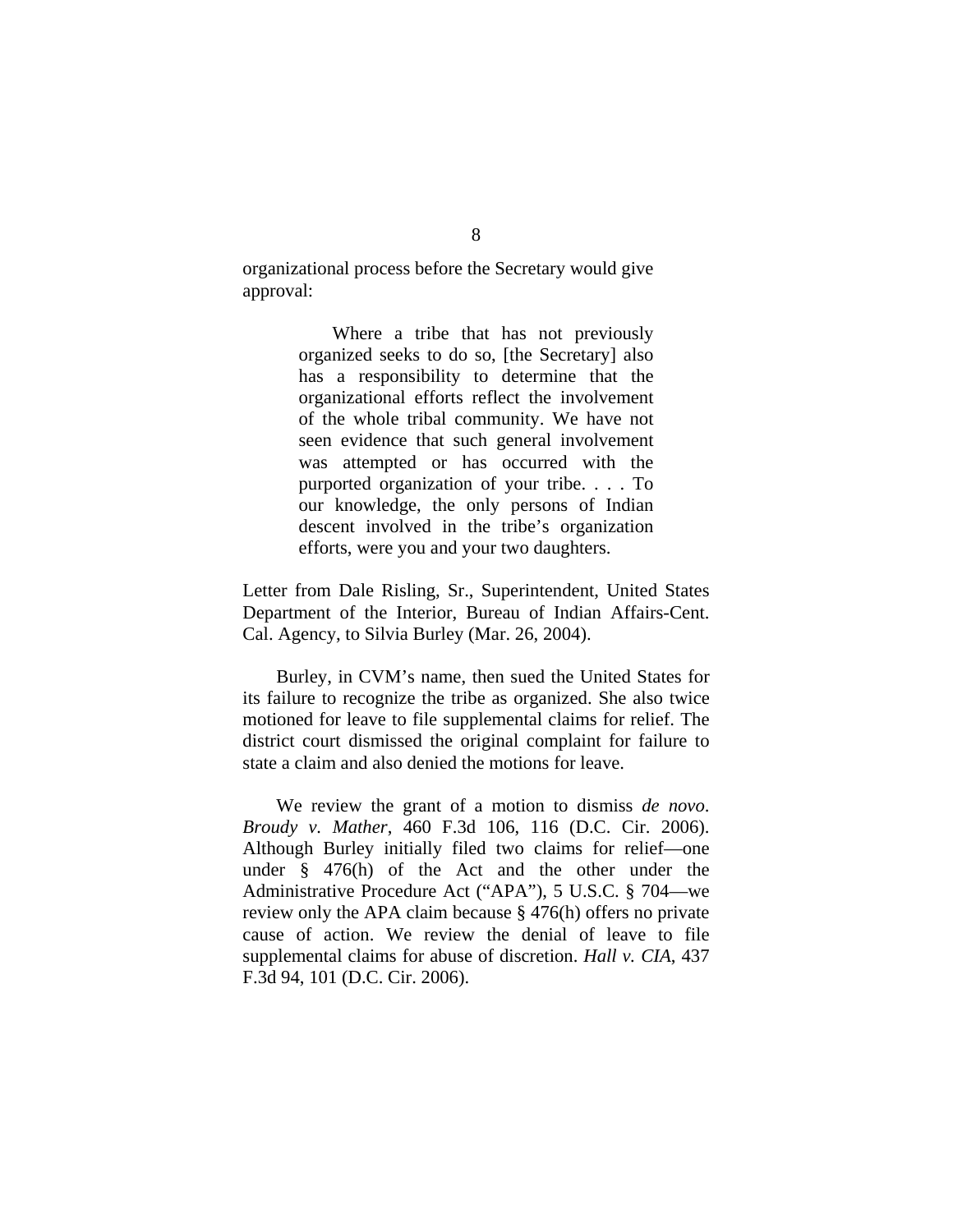## 9

## **III.**

The Burley faction has chosen not to repeat its effort to organize under § 476(a). Instead, it has tried to organize under § 476(h). Burley argues that, under § 476(h), the Secretary had no choice but to approve the proposed constitution. The Secretary reads § 476(h) to allow her to reject any constitution that does not "reflect the involvement of the whole tribal community." We consider the question within the framework of *Chevron, U.S.A., Inc. v. Natural Resources Defense Council, Inc.*, 467 U.S. 837 (1984). The Secretary's legal interpretation did not come in either a notice-and-comment rulemaking or a formal adjudication, the usual suspects for *Chevron* deference. We nonetheless believe that *Chevron* rather than *Skidmore v. Swift & Co.*, 323 U.S. 134 (1944) provides "the appropriate legal lens through which to view the legality of the Agency interpretation," *Barnhart v. Walton*, 535 U.S. 212, 222 (2002), because of the "interstitial nature of the legal question" and the "related expertise of the Agency," *id.* We must therefore determine whether Congress has spoken directly to the issue. If it has not, we must defer to the agency's interpretation as long as it is reasonable. *Chevron,*  467 U.S. at 842–43. We hold that the Secretary's interpretation is a permissible one.<sup>7</sup>

 7 We recognize that we typically do not apply full *Chevron* deference to an agency interpretation of an ambiguous statutory provision involving Indian affairs. In the usual circumstance, "[t]he governing canon of construction requires that 'statutes are to be construed liberally in favor of the Indians, with ambiguous provisions interpreted to their benefit.' " *Cobell v. Norton*, 240 F.3d 1081, 1101 (D.C. Cir. 2001) (quoting *Montana v. Blackfeet Tribe of Indians*, 471 U.S. 759, 766 (1985)). "This departure from the *Chevron* norm arises from the fact that the rule of liberally construing statutes to the benefit of the Indians arises not from the ordinary exegesis, but 'from principles of equitable obligations and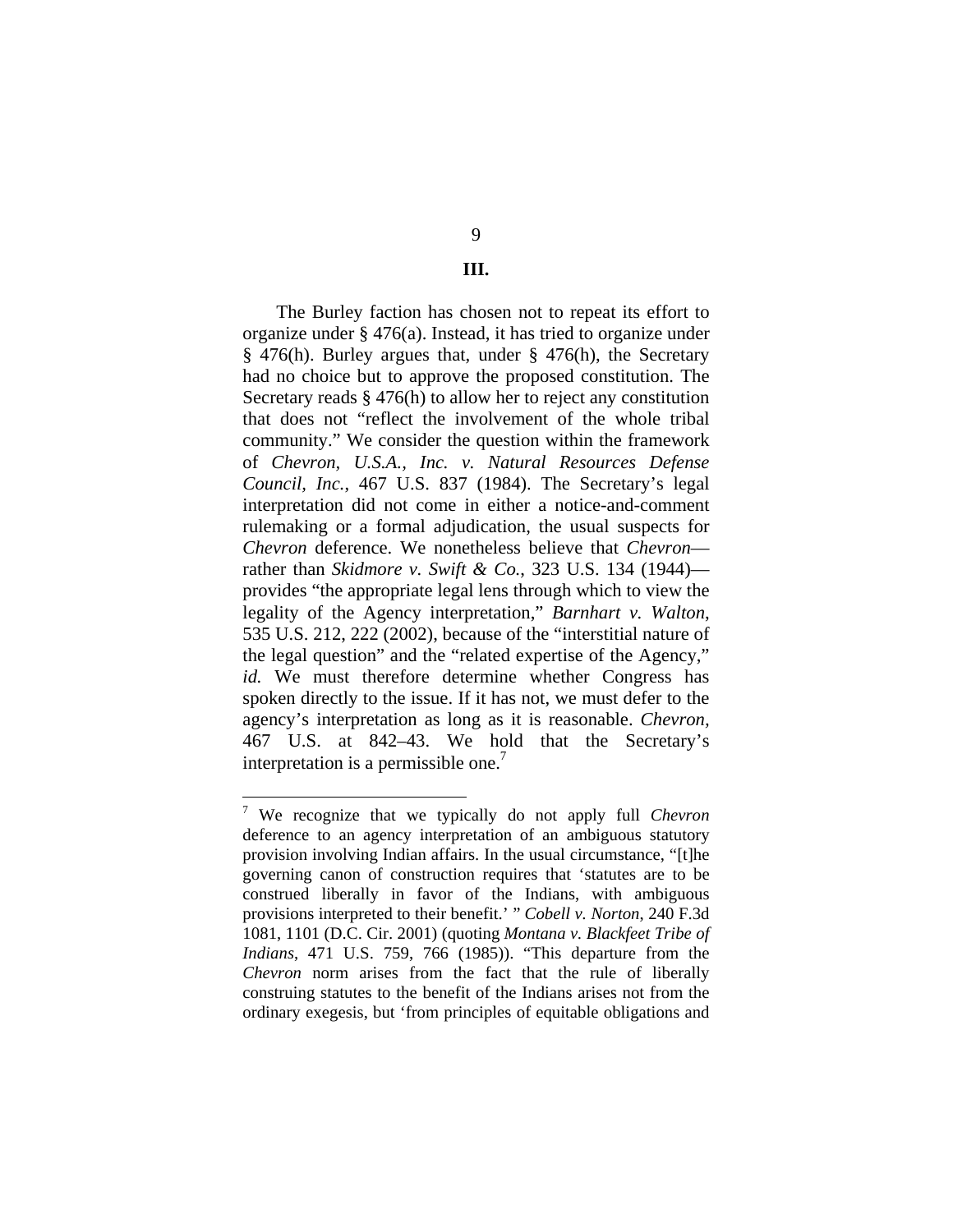Burley asserts that  $\S$  476(h) unambiguously requires the Secretary to approve any constitution adopted under that provision. In Burley's view, the Secretary has no role in determining whether a tribe has properly organized itself to qualify for the federal benefits provided in the Act and elsewhere. That cannot be. Although the sovereign nature of Indian tribes cautions the Secretary not to exercise freestanding authority to interfere with a tribe's internal governance, the Secretary has the power to manage "*all* Indian affairs and [] *all* matters *arising out of Indian*  relations." 25 U.S.C. § 2 (emphases added).<sup>8</sup> We have previously held that this extensive grant of authority gives the Secretary broad power to carry out the federal government's unique responsibilities with respect to Indians. *See Udall v. Littell*, 366 F.2d 668, 672 (D.C. Cir. 1966) ("In charging the Secretary with broad responsibility for the welfare of Indian tribes, Congress must be assumed to have given [her] reasonable powers to discharge it effectively."); *see also United States v. Eberhardt*, 789 F.2d 1354, 1359 (9th Cir.

normative rules of behavior,' applicable to the trust relationship between the United States and the Native American people." *Id.* (quoting *Albuquerque Indian Rights v. Lujan*, 930 F.2d 49, 59 (D.C. Cir. 1991)). Here, however, the Secretary's proposed interpretation does not run against any Indian tribe; it runs only against one of the contestants in a heated tribal leadership dispute, *see supra* note 1. In fact, as we later explain, the Secretary's interpretation actually advances "the trust relationship between the United States and the Native American people." Therefore, adherence to *Chevron* is consistent with the customary Indian-law canon of construction.

1

<sup>8</sup> This grant of authority was initially lodged in the Secretary of War. *See* Act of July 9, 1832, ch. 174, § 1, 4 Stat. 564. It was eventually transferred to the Secretary of the Interior in 1849. *See* Act of Mar. 3, 1849, ch. 108, § 5, 15 Stat. 228.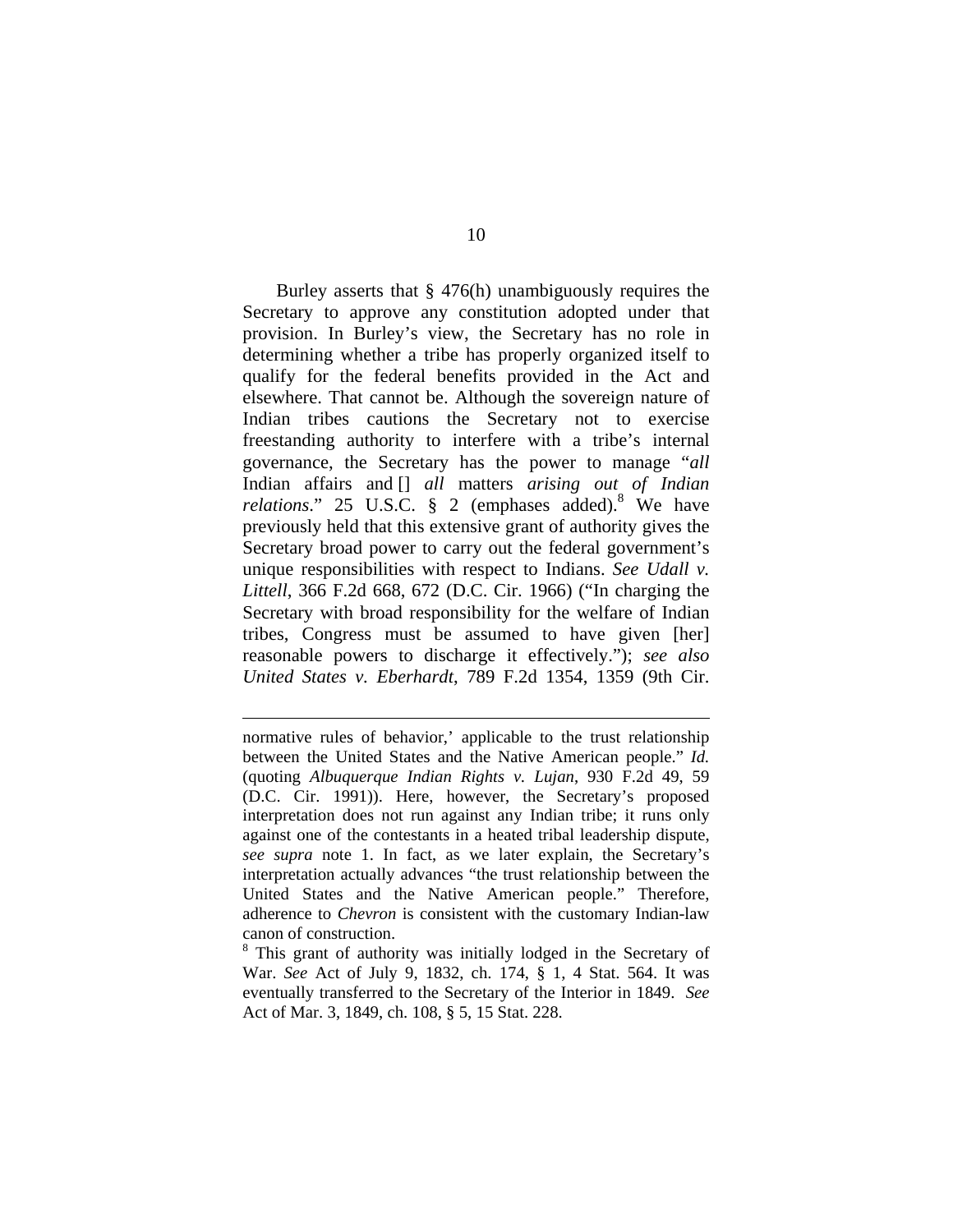1986) (noting that § 2 serves "as the source of Interior's plenary administrative authority in discharging the federal government's trust obligations to Indians"). The exercise of this authority is especially vital when, as is the case here, the government is determining whether a tribe is organized, and the receipt of significant federal benefits turns on the decision.

The Secretary suggests that her authority under § 476(h) includes the power to reject a proposed constitution that does not enjoy sufficient support from a tribe's membership. Her suggestion is reasonable, particularly in light of the federal government's unique trust obligation to Indian tribes. *See Seminole Nation v. United States*, 316 U.S. 286, 296 (1942) (noting "the distinctive obligation of trust incumbent upon the Government in its dealings with" tribes). A cornerstone of this obligation is to promote a tribe's political integrity, which includes ensuring that the will of tribal members is not thwarted by rogue leaders when it comes to decisions affecting federal benefits. *See id.* at 297 ("Payment of funds at the request of a tribal council which, to the knowledge of the Government officers charged with the administration of Indian affairs . . . , was composed of representatives faithless to their own people and without integrity would be a clear breach of the Government's fiduciary obligation."); *Seminole Nation v. Norton*, 223 F. Supp. 2d 122, 140 (D.D.C. 2002) (noting that the Secretary "has the responsibility to ensure that [a tribe's] representatives, with whom [she] must conduct government-to-government relations, are valid representatives of the [tribe] *as a whole*") (emphasis added).

The sensibility of the Secretary's understanding of § 476(h) is especially apparent in a case like this one. Although CVM, by its own admission, has a potential membership of 250, only Burley and her small group of supporters had a hand in adopting her proposed constitution.